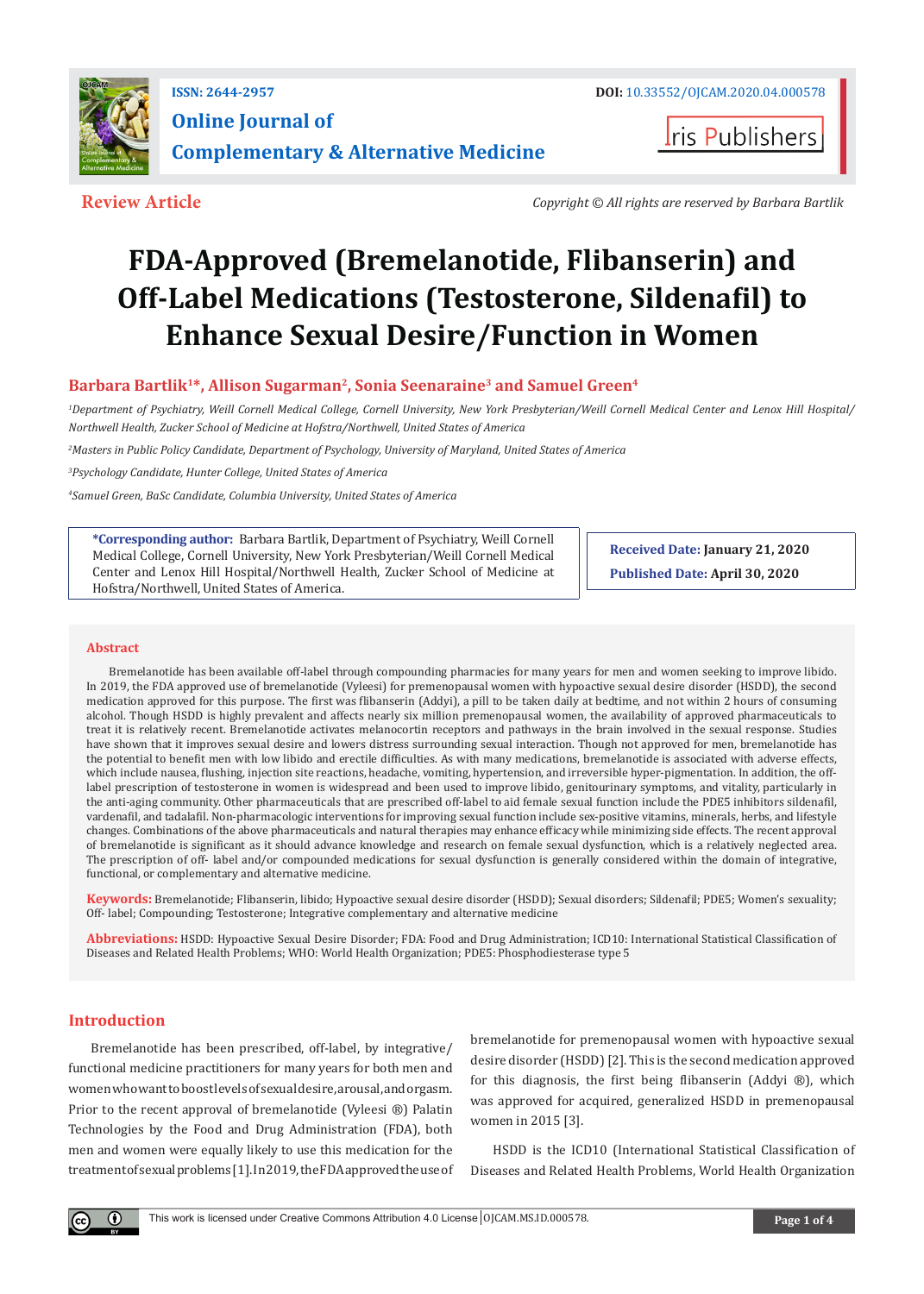[WHO]) diagnosis to describe low libido both in men and women. In 2012, the FDA identified female sexual dysfunction as one of 20 disease areas of high priority [4]. Nearly six million premenopausal women suffer from HSDD symptoms, which include avoiding intimacy, low self-esteem, and relationship strain [2,5,6].

These two FDA-approved pharmaceuticals, bremelanotide and flibanserin, do not claim to address the ability to become aroused or achieve orgasm, but rather to improve the level of sexual desire. They both work by changing brain chemistry to improve the desire for sex in premenopausal women. They are not approved for use by men or postmenopausal women, though it is reasonable to speculate that they may have a beneficial effect in those populations as well [7]. In fact, the compounding pharmacist consulted here stated that he receives as many bremelanotide orders for men with erectile disorder as he does for women and sales have been brisk for several years [1].

Until the approval of bremelanotide, flibanserin was the only FDA-approved pharmaceutical designed to treat HSDD. It is a non-hormonal, 100mg pill that should be taken daily at bedtime. Though effective, it was slow to gain popularity because of a contraindication against the use of any alcohol and a requirement that both the physician and the pharmacist participate in an Elements to Assure Safe Use (ETASU) Program to assure that the patient was aware that they could not drink alcohol while on this medication. However, in 2019, after new studies were considered, the contraindication against alcohol and ETASU requirements were lifted. Now, patients are to be advised that flibanserin should not be taken within two hours of consuming alcohol due to the risk of hypotension and syncope and it should not be taken any evening during which three or more alcoholic beverages are consumed [3]. Flibanserin works by affecting neurotransmitters in the brain and is an agonist of the serotonin 1A receptor and antagonist of the serotonin 2A receptor [8]. Flibanserin has been shown to increase the number of satisfying sexual experiences, increase sexual desire, and reduce associated distress [8].

In contrast, bremelanotide is used on an as-needed basis prior to sexual activity, and alcohol consumption is not restricted with its use [9]. Bremelanotide works through a different mechanism of action than flibanserin and helps to activate pathways in the brain involved in the body's normal sexual response [9]. It stimulates melanocortin receptors, which are involved in the regulation of mood, thinking, and pigmentation; these receptors may promote appetite-suppressant (anorectic) and aphrodisiac effects, among others [7]. The package insert for bremelanotide states that 1.75 mg/0.3 ml should be injected subcutaneously into the thigh or abdomen 45 minutes prior to sexual activity [9]. This results in rapid and high bioavailability which declines over the following several hours. As dispensed by the compounding pharmacist consulted for this review, an initial dose of 1 mg is usually prescribed, which may be increased to a maximum of 2 mg, if desired [1]. The low initial dose reduces the risk of nausea [1].

Studies have shown that bremelanotide improves selfreported feelings of desire and lowers distress surrounding sexual interaction in premenopausal women with HSDD. However, it does not enhance sexual performance or affect the frequency of satisfying sexual events [9].

As with many medications that offer worthwhile benefits, bremelanotide (Vylessi) is associated with adverse effects. Nausea is the most frequent by far (40%), but it usually improves with the second dose, and decreases to 3% after subsequent doses [9]. In studies, 13% of patients taking bremelanotide received antiemetic therapy. Eight percent discontinued participation due to nausea [9]. Other adverse effects include flushing, injection site reactions, headache, a transient increase in blood pressure, and vomiting. Patients who experienced a transient increase in blood pressure (a maximum of 6 mm Hg systolic and 3 mm Hg diastolic peaking in 24 hours) also experienced a decrease in heart rate of up to five beats per minute. These changes were gone within 12 hours after the injection. To minimize the possibility of pronounced blood pressure changes, patients should take no more than one dose in 24 hours [9]. Because of the cardiovascular effects, bremelanotide is contraindicated in patients with uncontrolled hypertension or known cardiovascular disease.

Hyperpigmentation may also occur especially if bremelanotide is used often. To minimize the risk of hyperpigmentation, patients should not take more than eight doses of bremelanotide per month [9]. Focal hyperpigmentation has been reported by 1% of patients who received up to eight doses per month. The discoloration may not resolve upon stopping its use, and may occur on the face, breasts, gingiva and elsewhere [9].

Testosterone is generally believed to be the hormone most closely associated with sexual desire in both men and women [10]. Though there are many FDA-approved testosterone preparations for men, none are approved for use in women. Attempts to gain approval in the United States for a testosterone gel and patch for women were not successful [10]. In the case of the patch, long term data on safety were considered inadequate and in the case of the gel, efficacy in secondary endpoints failed to achieve significance. However, in Europe, Canada, Australia, and the United Kingdom, various forms of testosterone therapy for women are approved. In the United States off-label prescription of testosterone for women is widespread and increasing [11], despite some risks, particularly among those in the anti-aging community to address libido, urogenital symptoms, menopausal symptoms, muscle strength, and energy level.

Typically, off-label testosterone therapy for women is prescribed trans-dermally in dosages of 0.5 - 2 mg daily [10], or less frequently. In addition, vaginal testosterone preparations may be applied directly to the clitoris and vulva. Testosterone levels should be monitored and maintained in the normal range (15-70 ng/dl) [10]. Patients should be monitored for adverse effects, such

**Citation:** Bartlik B, Sugarman A, Seenaraine S, Green S. FDA-Approved (Bremelanotide, Flibanserin) and Off-Label Medications (Testosterone, Sildenafil) to Enhance Sexual Desire/Function in Women. On J Complement & Alt Med. 4(1): 2020. OJCAM. MS.ID.000578. DOI: [10.33552/OJCAM.2020.04.000578](http://dx.doi.org/10.33552/OJCAM.2020.04.000578).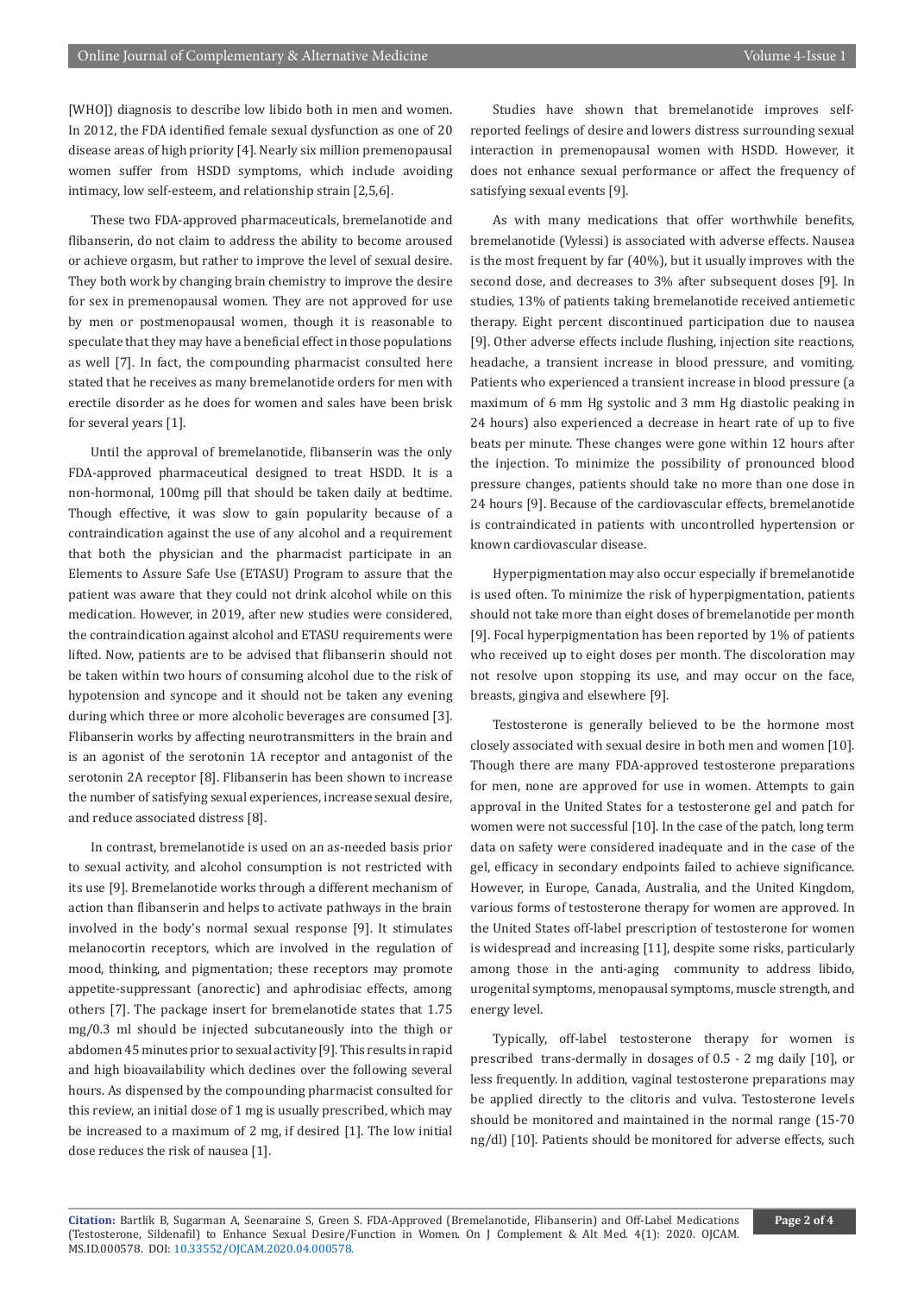as hirsutism, deepening of the voice, male pattern hair loss, and clitoral enlargement. Since testosterone is a precursor to estradiol, it should not be prescribed for women with estrogen sensitive cancers.

It is important to ensure that hormones are optimized in both genders, and that women with sexual dysfunction are not experiencing vaginal discomfort due to a lack of estrogen. If so, they may need estradiol supplementation with or without progesterone, if not contraindicated due to a history of cancer.

The PDE5 inhibitors including sildenafil (Viagra®Pfizer), tadalafil (Cialis®Lilly), and vardenafil (Levitra®Bayer), are, as a class, the world's most prescribed type of medication for a range of sexual disorders in men [12]. However, the prescriptive use of PDE5 inhibitor medications for women, while promising, is not FDA-approved, nor are they strongly indicated. In women, the PDE5 inhibitors have been shown clinically to have less of an impact, yet they are promising enough to be considered an option for prescribers. Early clinical trials on the use of sildenafil in women with HSDD demonstrated that sildenafil improved the ability to, "achieve orgasm and state of arousal" [13], and showed, "significantly improved clitoral blood flow in postmenopausal women with orgasmic dysfunction" [13], but converse results were also obtained in other early stage clinical studies [13]. Certainly, the efficacy and safety of PDE5 inhibitors in the treatment of HSDD and other sexual disorders in women requires further study [14]. Nonetheless, some providers have prescribed PDE5 inhibitor medications in an off-label manner with good results. These medications should be considered as a possible treatment option for women with sexual dysfunction.

Non-pharmacological interventions for improving women's and men's sexual function can include cutting back on medications that cause sexual side effects and supplementing with certain sex positive vitamins, minerals, and herbs [15,16]. A new holistic approach to healing sexual dysfunctions via multiple practices is being developed by diverse expert integrative practitioners [17]. This integrative and functional medicine approach includes targeted, evidence-based use of botanicals and supplements, improving macro-nutrition toward the Mediterranean diet pattern, and lifestyle changes such as increased exercise and better sleep. Hormone balancing, weight loss, and metabolic remediation also may be needed, as these are implicated in some sexual dysfunctions, such as those caused by diabetes and obesity. This approach holds great promise and has the added value of addressing patients' sexual concerns to increase patient-practitioner alliance, increase understanding of patients' mental health status, and improve their engagement with general and mental health-supporting behaviors.

#### **Discussion**

Bremelanotide used to augment sexual function has long been available off-label to men and women of all ages through compounding pharmacists. Now it is approved for use only in

premenopausal women with HSDD. Flibanserin is approved for use in the same population. Men, postmenopausal women, and premenopausal women with sexual performance issues may also benefit from treatment with these medications but their use in these populations is not approved.

It is possible that the demand among men for off-label use of bremelanotide will increase now that the medication has achieved approval for premenopausal women with HSDD. Men may also show interest in the off-label use of flibanserin, since the contraindication against alcohol and other restrictions were lifted last year. These may provide more options for men, particularly those who can't or do not want to take PDE5 inhibitors or testosterone. The increased visibility of bremelanotide and flibanserin may similarly lead to greater interest in their use by postmenopausal women and women with other types of sexual disorders such as problems with arousal and orgasm. More studies are needed on the use of flibanserin and bremelanotide in different populations. As sexual medicine research is relatively underfunded, clinical feedback from off-label use is likely to be disseminated first.

One drawback of these compounded and/or off-label medications is that they can be expensive and are not covered by insurance or discount offerings. Physicians are also reluctant to prescribe medications that are not FDA-approved, and often refrain from doing so unless prompted by the patient.

There may be a synergistic effect among the above-mentioned medications – bremelanotide, flibanserin, testosterone, and PDE5 inhibitors. Patients may want to take two or more in combination. Sometimes taking low dosages of more than one medication can minimize side effects while optimizing therapeutic effects. Studies on the efficacy and safety of combined use of these and other sexually enhancing medications, as well as of integrative medicine interventions, in women and men, are needed. Doctors will continue to have many unanswered questions about combinations of sexually enhancing medications in response to their patients' requests and needs. They should also become conversant with the diverse causes of sexual dysfunction and with the integrative and functional medicine options to address them.

Sexual difficulties often are at the intersection of the biological, psychological, and behavioral, and often are an indicator of other medical and psychiatric issues. As such, they deserve to be taken more seriously by all physicians. An integrative approach and wider medical interest can lead to providing more and better pharmaceutical and integrative solutions to improve sexual health in both women and men.

## **Conclusion**

HSDD is a pervasive problem seen in the field of sexual health, affecting the lives of millions of patients, particularly women. It has real-life and life-long consequences. The FDA-approval of bremelanotide and the relaxation of restrictions on flibanserin in 2019 may stimulate further research and advance knowledge

**Citation:** Bartlik B, Sugarman A, Seenaraine S, Green S. FDA-Approved (Bremelanotide, Flibanserin) and Off-Label Medications (Testosterone, Sildenafil) to Enhance Sexual Desire/Function in Women. On J Complement & Alt Med. 4(1): 2020. OJCAM. MS.ID.000578. DOI: [10.33552/OJCAM.2020.04.000578](http://dx.doi.org/10.33552/OJCAM.2020.04.000578).